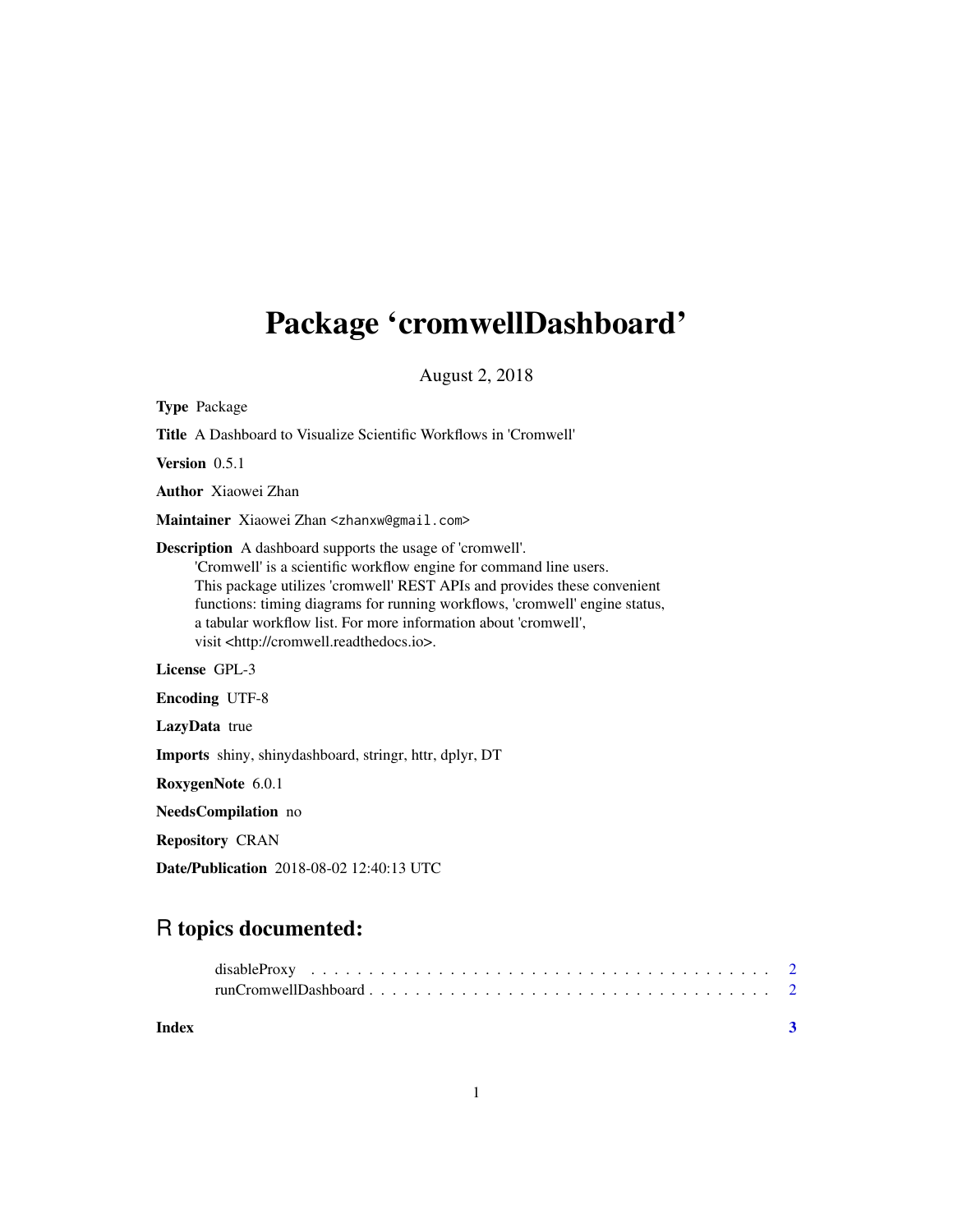<span id="page-1-0"></span>

#### Description

Disable proxy by removing environment variables

#### Usage

disableProxy()

#### Examples

disableProxy()

runCromwellDashboard *Start a dashboard for a running cromwell server*

#### Description

Start a dashboard for a running cromwell server

#### Usage

```
runCromwellDashboard(url = "127.0.0.1:8000", version = "v33", ...)
```
#### Arguments

| url                     | Cromwell server in the format of address: port |
|-------------------------|------------------------------------------------|
| version                 | Cromwell server version                        |
| $\cdot$ $\cdot$ $\cdot$ | additional parameters for shiny $App()$        |

#### Value

An object that represents the app

#### Examples

```
## Not run:
runCromwellDashboard("127.0.0.1:8000", "v33")
```
## End(Not run)